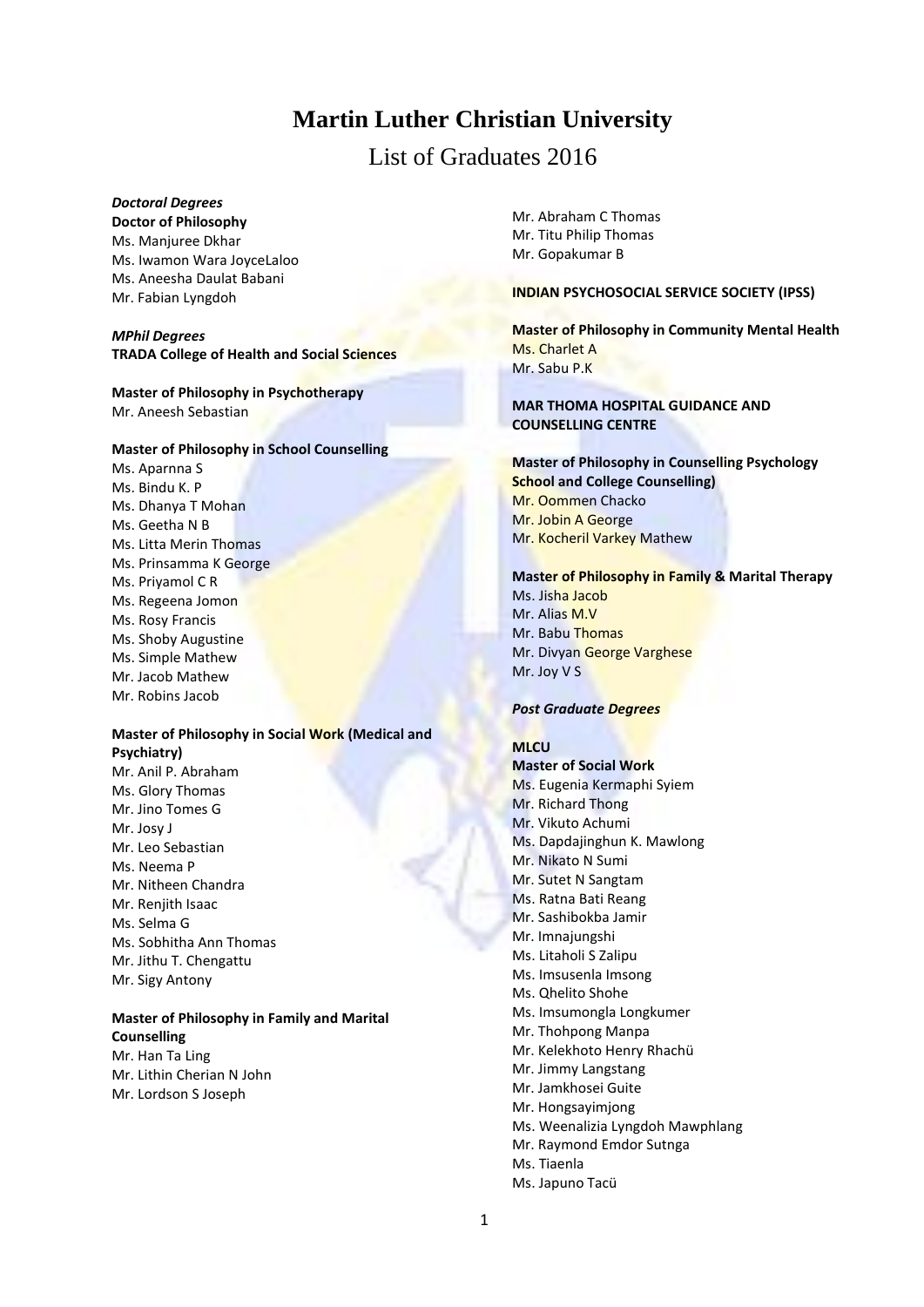Ms. Wadarimeka Bareh Ms. Hun-i-ka Tang Ms. Mezangunuo Seletsu Ms. Dayooshisha Ryngkhlem Ms. Aboli G Swu Mr. Ryngkat Lang Langstieh Ms. Walunila Jamir Mr. Binoth Chandra Rava Ms. Sarina Aier Ms. Mary Lalngaihawmi Mr. Mizingsha Daimary Ms. Sonung Vashum Mr. Wopenthung Anthony L. Ezung Mr. Mewandianghun Patlong Ms. Atouno Kuotsu Ms. Imlikala Jamir Ms. Vekulu Demo Ms. Kekhrietshunuo Sekhose Ms. Evanora W. Momin Ms. Visienuo Chüsi Ms. S. Tekamongla Walling Ms. Rukuomenuo Dzuvichu Ms. Tangmera R. Sangma

### **Master of Business Administration**

Mr. Anik Lyngdoh Mr. Talitemjen Imchen Ms. Heinida Chynna Bha Iacais Ms. Lakyntiew Nam Babha Lyngdoh Tron Ms. Tad Nime

### **Master of Commerce**

Mr. Buildingstone Marwein Mr. Nangteibor Syiem Mr. Chinoy Basumatary Ms. Mitone Yein Nam Mr. Dersung Gwra Daimari Ms. Ibalari K Wanniang Mr. Tagru Tapuk Mr. Imzangluba Mr. Iashanlang Marthong Ms. Phidakersha Kharraswai Ms. Madonna Marngar

### **Master of Science in Counselling Psychology**

Mr. H. Sangkab Chang Ms. Florence Lalbiaknungi Colney Ms. Febby Mirveen Lanong Ms. Libera Buhphang Ms. Jimmi Narzary Ms. Loretta K. Majaw Ms. Supongbenla I. Longkumer Ms. Ja Noi Ms. Akumtola Jamir Ms. Ibanrilang Marweiñ Ms. Vetalu Nyekha Ms. Bidyarani Chanu Shagolsem

Mr. Noel Nehemiah James Ms. Elizabeth Rosangliani Ms. Sweety Mary Nongkynrih Ms. Lovitoli Mr. Reuben Zodina Demo

#### **Master of Arts in Music**

Mr. Nangailad Buhwan Mr. Tangsrik A. Sangma Mr. Chesrang Sangma Mr. Banshailang Mukhim Ms. Larikordor Lyngdoh Nongbri Mr. Jobian Mandy Lamare

### **Master of Computer Applications**

Mr. Kitborlang Rngikseh Mr. Renner P Marak Ms. Ornella Lakiang Ms. Ibakordor Nongsiej Mr. Amelrick James Marbaniang Ms. Suchila Suchiang Mr. Budlang Nongrum

# **Master of Arts in Environment and Social Development**

Mr. Jerry Rual Thang Lian Buiting Ms. Dalinsuklang Syiemlieh Ms. Tangtikala Imchen Ms. Iamonlang I Phyllei Ms. Gardenia Greazel Nongkynrih Ms. Sentitola Jamir Ms. C. Zohlupuii Ms. Ibanylla Talang

# **Master in Tourism Administration**

Ms. Pooja Mize Ms. January Tali Ms. Imcharenla Ch. Momin Ms. Mary Riram Mr. Bryan Boon R. Marak Ms. Juli Bui Ms. Ibadondor Syiem Ms. Pyndaplin Lyngdoh Nongkynrih Mr. Raldy Raymond Lyngdoh Tron Ms. Byhnaki Solo Ms. Rakchie S. Marak Ms. Rosallia Tengchi R. Marak Mr. Gremiliance A Sangma

# **BANSARA INSTITUTE OF OPHTHALMIC SCIENCES (BIOS)**

**Master of Science in Optometry** Ms. Sony Lyngdoh Ms. Agatha Nora Suna Ms. Abigail Colleen Warjri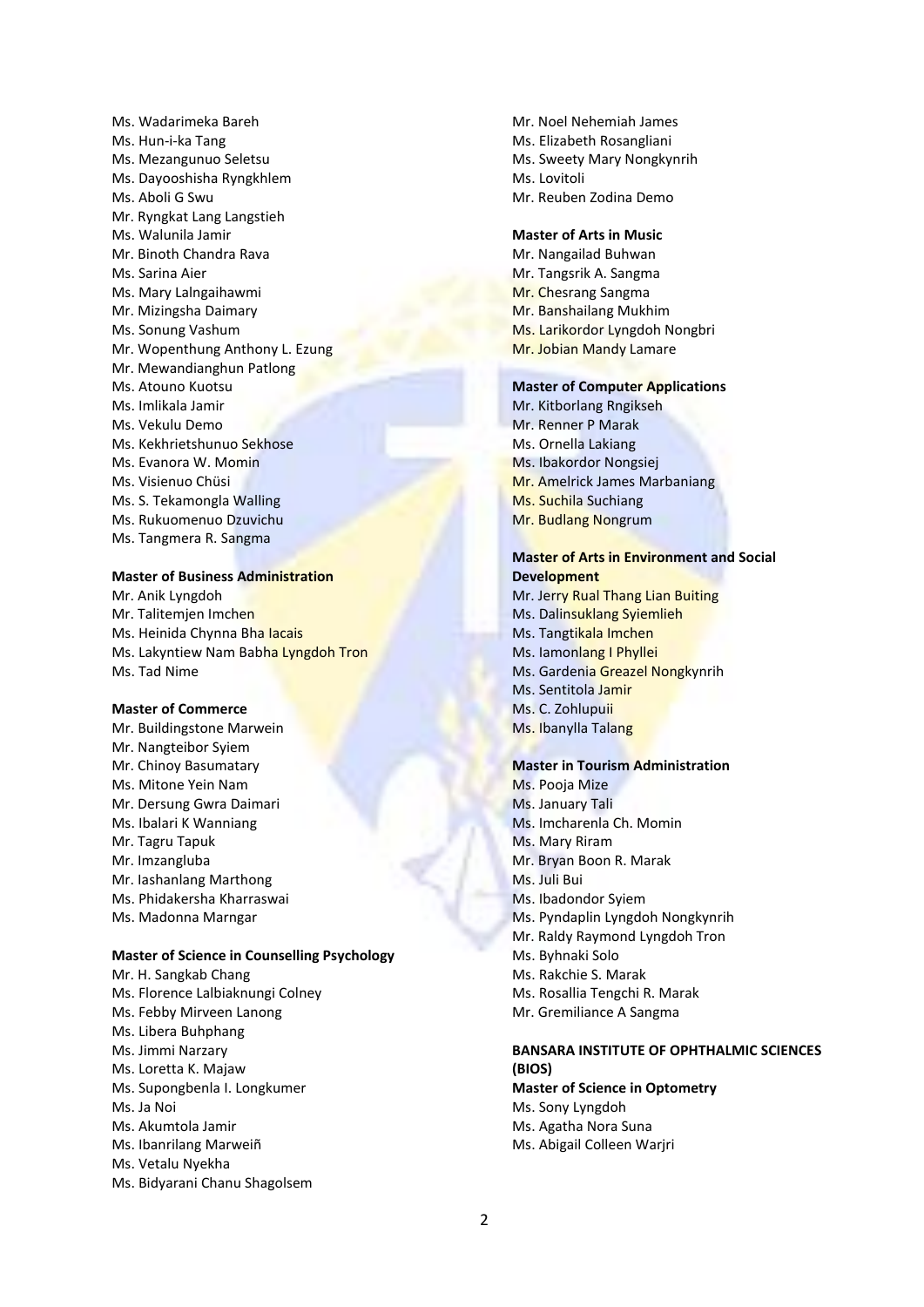### **EVANGELICAL FELLOWSHIP OF INDIA COMMISSION ON RELIEF (EFICOR)**

### **Master of Arts in Mission and Development Practice**

Ms. Maria Cherednikova Ms. Yama Ama Bagbi Ms. Ajitha Sunder Singh Mr. Ramesh Masih Mr. Talit Mize Mr. Samuel Thomas Varghese Mr. Sanjay Sahu

### **GLOBAL SCHOOL OF COUNSELLING (GSC) Master of Science in Counselling Psychology**

Mr. Blessen Baboos Ms. Andrea Valles Mata Mr. Bijoy Sakhariah Mr. Maziha Das L.B Mr. S. Ngazipme Mr. K. S. Mayonmi Mr. A. Ragland Jebadurai Mr. Samson K. John Mr. Stanley Praison Barnaba Mr. Thejavilie Pienyü Mr. Blesson K. Thomas Mr. David Arun Mr. J. Ajai Kumar Mr. Abraham George Ms. L. Temjensangla Jamir Ms. Petekhrieno Yhokha Ms. V. Marlyn Holo Ms. Jennifer Maria Rodrigues Ms. Dietholenuo Liezietsu Mr. Biju D Mr. Joel Soundra Pandian Ms. Sheela .E Mr. V. John Ceriyan Mr. Prakash Daniel Ms. Shyla Jigi N.Y Ms. Sudha Jayakumari .N Ms. J. Grace Ms. K. Sindhu Ms. Devi M.

### **TRADA College of Health and Social Sciences**

### **Master of Science in Counselling Psychology**

Ms. Aparna S. Prasad Ms. Akubue Prince Peace Ifeoma Mr. Okongwu Chibuike Sopulu Ms. Ubaka Chinwe Adaora Ms. Ubaka Chioma Ebere Mr. Joji Mathew

### **Master of Social Work in Medical and Psychiatry** Mr. Gijo Varghese Mr. Paulose V.V

Mr. Stanly Kunjumon Mr. Yabbez M. Varghese Mr. Renjith Alias Ms. Ansu George Mr. Lino. E. Samuel Mr. Ardin Alexander

### **SAMPURNA INSTITUTE OF ADVANCED STUDIES (SIAS) Master of Science in Counselling Psychology**

Ms. Ankita Anna Koshy Ms. Anitha Shalet Menezes Mr. Anthony Arvind A Ms. Anusha B M Ms. Apphia Ruth D'souza Ms. Aritree Mitra Mr. Arul Justin Diraviam S Ms. Bogadi Salvika Mr. Brinesh V Rayen G Mr. Celestine Karottuvempenickal (Santhosh) Ms. Christeen Gertrude James Ms. Guntur Sruthi Ms. Jancy C.O Mr. John Lang Bosco S Ms. Kerur Bhargavi Ravindra Ms. Lalpeki Ralte Ms. Lenni Anna George Mr. Lijo Jose P Ms. Lissy P. P Ms. Louis Rashmi Grace Mr. Malcolm Michael Pereira Ms. Mariyamma Ms. Mekha Anna Abraham Ms. Mueza Hamid Mr. Praveen Johny Ms. Preethi Deborah Faith Joseph Ms. Priya Pakerathan Ms. Reshmamol Raju Ms. Rochelle Marie Alford Ms. S Deepa Ms. Saly Joseph Ms. Sananda Paul Ms. Sharma Shangreila Krishan Gopal Ms. Sheela B Ms. Sherin Joseph Ms. Sneha K Bhandari Ms. Vasantha M Ms. Zomuanpuii Mr. Udaya Kumar M Mr. Thomas A.P Mr. Pasala Barthalome Ms. Rani Joseph

# **MAR THOMA HOSPITAL GUIDANCE AND COUNSELLING CENTRE**

**Master of Science in Counselling Psychology** Mr. Basil Narukkiyil Baby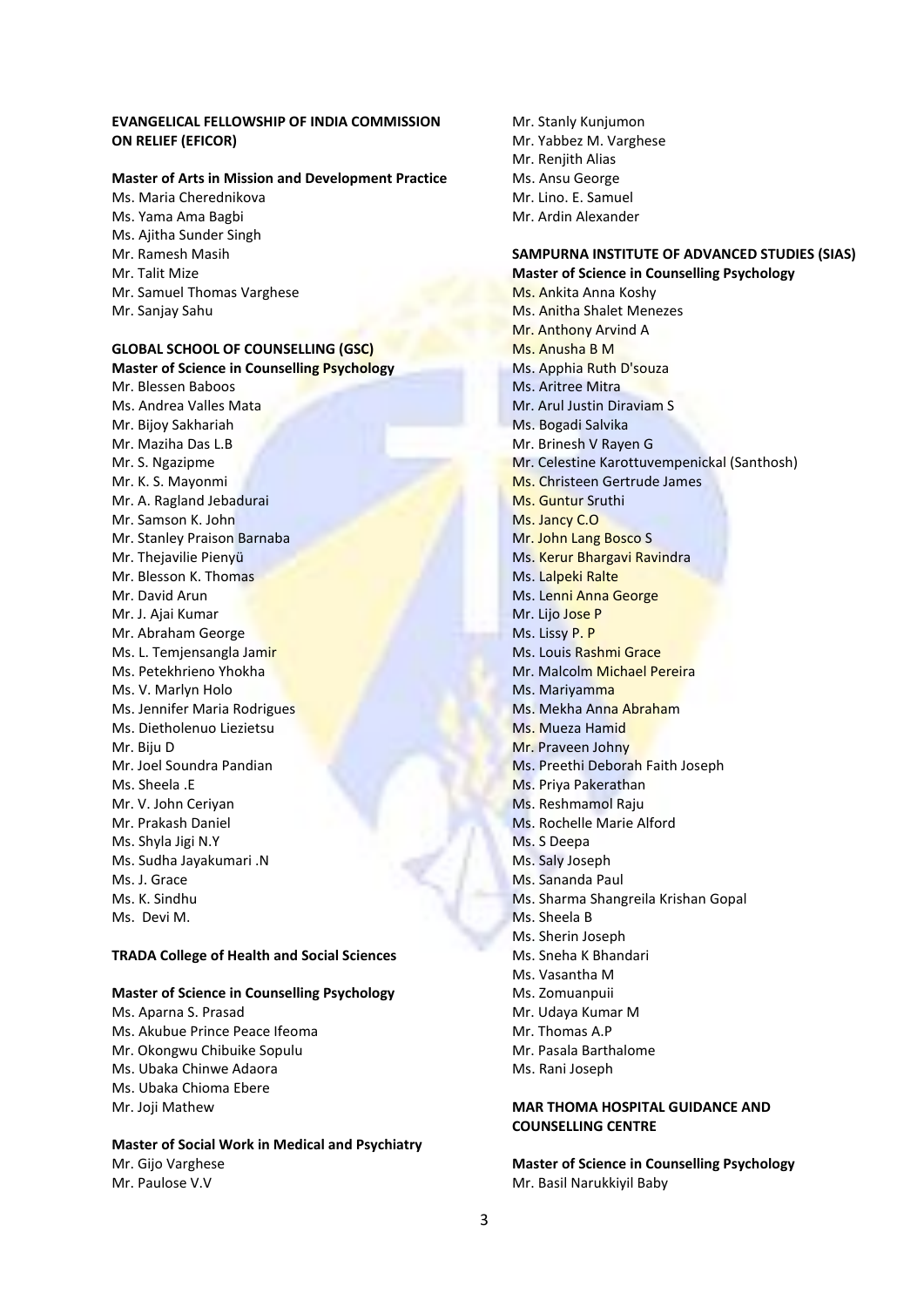Mr. Girish V. N Mr. Jose K. Alex Mrs. Mary Kurian Mrs. Susan Simon Mr. Ashish K.K

# **INDIAN PSYCHOSOCIAL SERVICE SOCIETY (IPSS)**

**Master of Science in Counselling Psychology** Ms.Elsy K.S Mr. Anto.J

### **Hindustan Bible Institute**

**Master of Theology in New Testament** Mr. Jojan Jose

**Master of Theology in Missiology** Ms. Jaimol Jacob

# **North East Centre for Training and Research(NECTAR) Master of Arts in Bible Translation** Mr. Choi Wisethang Mr. P. L. Comingstar Tlengsingh Mr. Ling Thang Naing Mr. Tukam Jomoi Mr. Jonathan van Aswegen

#### *Post Graduate Diploma Degrees*

**TRADA College of Health and Social Sciences Post Graduate Diploma in School Counselling** Ms. Sneha Mary George

### **Sampurna Institute of Advanced Studies(SIAS) Post Graduate Diploma in Counselling Psychology**

Ms. Bhagya U S Ms. Fernandes Hyacinth Mr. John Herman Ekka Ms. Kornepati Gloria Sneha Priya Ms. Nivedita Thelma Paul Ms. Sabina R Livingbel Ms. Varsha M Ms. Ippili Mounica Sravanthi Ms. Padma Priya N Ms. Neha Singhal G.

# **Mar Thoma Hospital Guidance and Counselling Centre Post Graduate Diploma in Clinical and Pastoral**

**Counselling** Ms. T Elsy Kutty Ms. Jency Joy Ms. Shiny Saramma Thomas Mr. Rajan C. V

Ms. Phoeba Mariam Thomas Ms. Achamma Thomas Mr. Yohannan O Ms. Minu Varghese Mr. Johnson Philip Mr. Dains K John Ms. Sherly Johnson Mr. K. C George Ms. Valsamma Lukose Mr. Jijo K Joy Mr. Jacob P Varghese Ms. Susamma George Mr. Cherian M. J Mr. Saji P Thomas Ms. Bina Jacob Ms. Betcy P Mathew Ms. Rachel Mathew Ms. Beena John Ms. Asha Varughese Ms. Anu Sebastian Ms. Annie Thomas Ms. Anieamma Chandy Ms. Anju Luciya Abraham Ms. Jancy Jacob K Mr. Sabu C Mathew Mr. T V Varughese Mr. Joby Joseph Ms. Bindu Susan Benjie Ms. Rachel Tharrian Ms. Jisha Varghese Ms. Jolly Joy Benu Ms. Sonia Mariam Babu Ms. Latha K John Ms. Mary Jacob Ms. Litty Thakom Alex Ms. Mini Joys Kurian Ms. Maryamma Johnson Ms. Nisha George Ms. Sera Thomas Jacob Ms. Sosamma P G Ms. Roopa Ann Raju Ms. A Suseela Ms. Reji Sara John Ms. Soosamma Mathew

#### *Under Graduate Degrees*

# **MLCU**

**Bachelor of Social Work** Ms. Larihun Lapasam Mr. Fourstarwell Jyrwa Ms. Lahunlang War Shymbin Mr. Banpynshngain Kharlukhi Ms. Providentially Suting Mr. Kamwadathrang Dkhar Ms. Aiohika W. Kharlukhi Ms. Celerity Dhar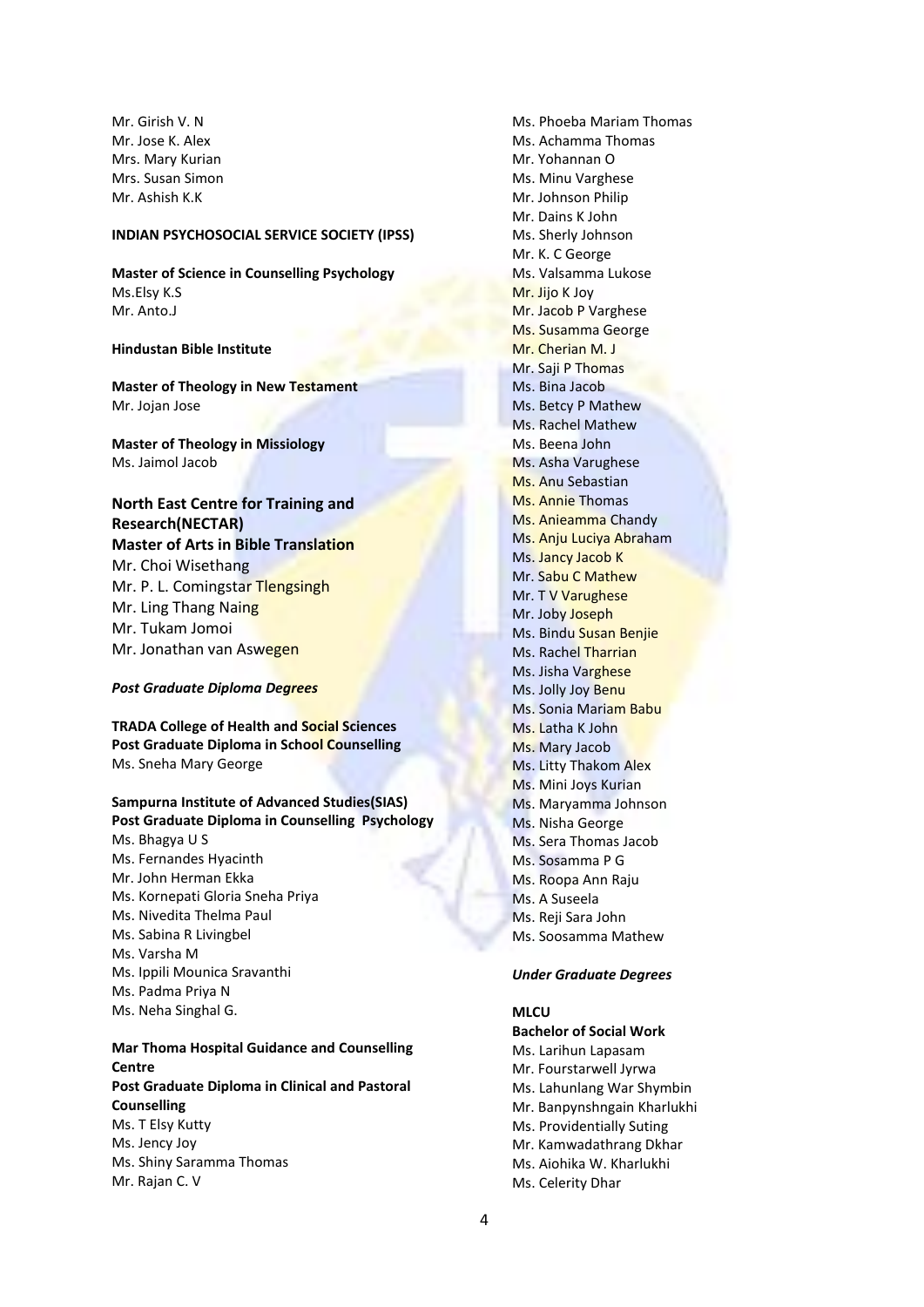Ms. Ibanrishisha Kurbah Ms. Coriniki Slong Ms. Susana Kharkongor Ms. Laaijinghun Dkhar Ms. Kyntiewnam Tyngkan Mr. Branco James Marbaniang Mr. Mewada Chen Ms. Genevieve Lyngdoh Mawphlang Ms. Bamelari Lyngdoh Mr. Mankhrawbor Kharshillot Ms. Jerallyne Ibahun Lyngdoh Mawphlang Ms. Melbarine Shangpliang Mr. Dame Banrap Wahlang Ms. Daioris Dhar Ms. Esterlyne Kharnaior Ms. Salomi Ch Marak Ms. Feavaryne Kharbyngar Ms. J. Phinri Kharshiing Ms. Bapyntngen Wankhar Ms. Lari Sara Kharwanlang Ms. Cecilia Pariat Ms. Camilia Kharbudnah Ms. Latngenjai Syiem Mr. Donnam Him Konjir Ms. Mefrine Mawthoh Ms. Agatha Dondor Blah Ms. Dahunkaru Suchiang Mr. Rijied Baskhem Nongkling Ms. Haphadahun Sympli Ms. Banabel Kharsati Ms. Chiancy Chikezee R. Marak Ms. Alisha Lyngdoh Ms. M. Kandalin Lyngkhoi Ms. Banshisha Lyngdoh Mawlieh Mr. Bakhamsngur Marbaniang Ms. Daiamonlang Rani Ms. Magdalean L. Nongrang Ms. Ibanaihun Shisha Pyngrope Ms. Youmica Pohsnem Ms. Medaaihunshisha Lyngdoh Talang Mr. Lalrinzuala Ms. Chemeleo Ch Sangma Ms. Charme T Sangma Ms. Lilyma D Marak Ms.Tama Tency T Sangma

### **Bachelor of Business Administration**

Mr. Sonyson Engleng Mr. Boimi Dkhar Mr. Jamesreave K. Syiemlieh Mr. Pynshailang Snaitang Ms. Banisha Thongni Mr. Mewowyooky Bamon Mr. Pynbeitlang Nongrang Mr. Bishalding L. Lyngkhoi Mr. Shemphang Lyngkhoi Mr. Umar Mufthar

Mr. Samran Sing Syiem Mr. Jeremiah Ralphy Laloo Mr. Syntarsing Thabah Ms. Sherylyne Kharkongor

# **Bachelor of Science in Psychology**

Ms. Jochanan Diengdoh Ms. Koj Rinyo Ms. Junias Rasaily

# **Bachelor of Arts in Music**

Ms. Shondhar Zimik Mr. Hamehi Syiemlieh Mr. Phrangsngi Wahlang

# **Bachelor of Computer Applications**

Mr. Ajay S. Chettri Mr. Befourstar Tynsong Mr. Kupardorlang Rani Mr. Donbok Kharkongor Ms. Florence Lyngdoh Mr. Kular Baskhem Chyne Mr. Phernaki Mawlong Mr. Donboklang Marwein Mr. Bethan K. Sangma Ms. Ibarisuklang Biam Mr. Dulisten Rymbai Ms. Banisha Dkhar Ms. Phiba Ridor Nongsteng Mr. Christopher Sohtun Ms. Renibi Sana Mr. Samborlang Khardewsaw Mr. Ranjib G. Momin Ms. Evan Rosey Nongsiej Mr. Labianglang Sumer Mr. Denzil Dkhar

# **Bachelor of Science in Hardware and Networking** Mr. Byntalang Synteng Nongdhar Mr. Sukalpa Hajong

**Bachelor of Science in Medical Laboratory Technology** Mr Drivefull Rymbai Ms Zenny Graza Kharmalki Ms Emily Rani Giri Ms Pdiangmonki Syih Mr Bankerlang Disiar Mr Tympang Sari Mr Zanben N. Jami Mr Iohborlang Suchiang Mr Cresent George Susngi Ms Ruma Lyngdoh Mr Rangbahmi Kynjing Mr Daknermeki Bareh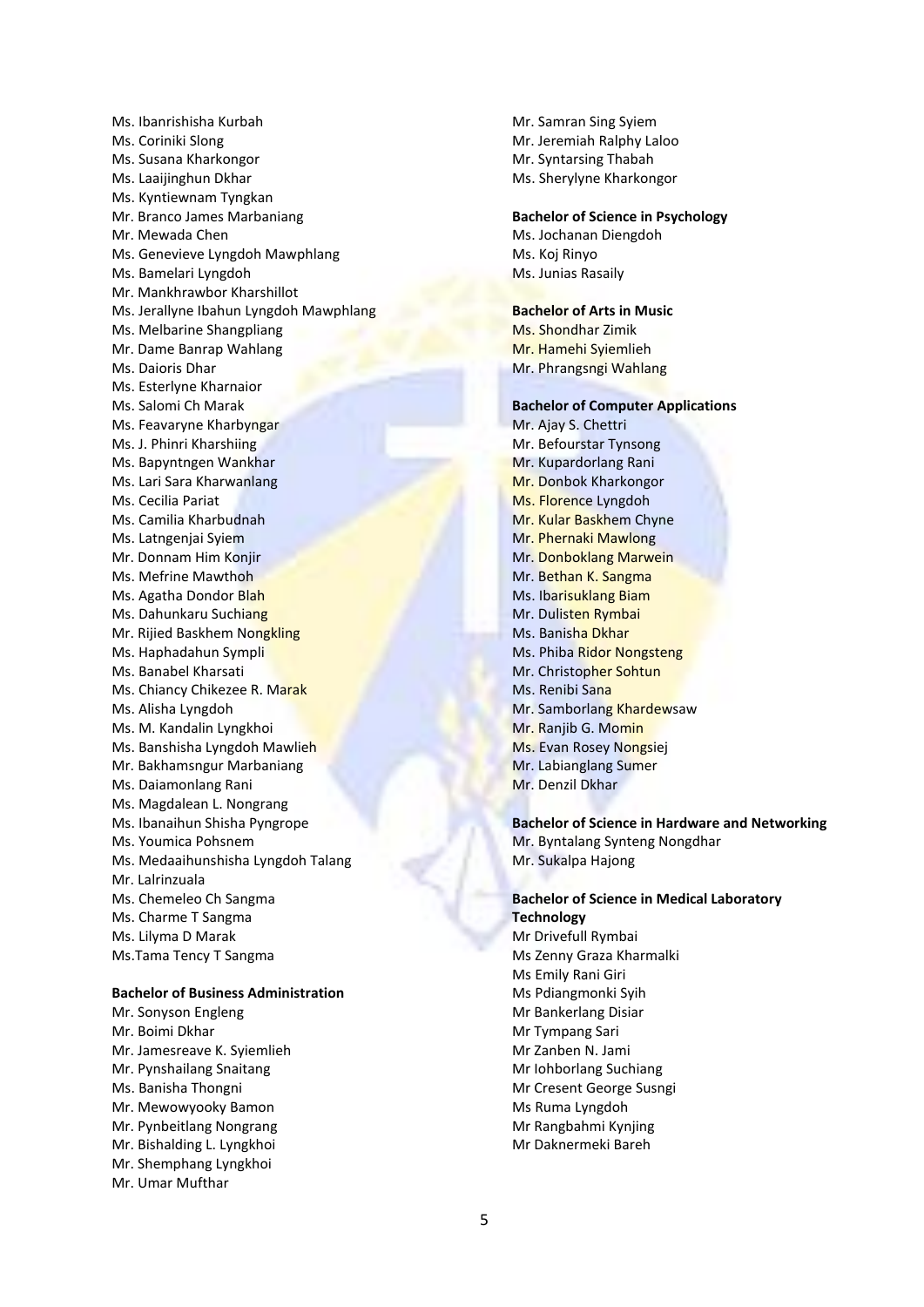### **Bachelor of Science in Medical ImagingTechnology**

Ms Lucky Jones Rapsang Ms Badarijune L. Mawlong

### **Bachelor of Science in Community Health Practitioner**

Mr Jenny Festa Kharmalki Mr Pangkam M. Marak Ms Nondiya Wanth Ms Nishadalin Rynniaw

### **Bachelor of Science in Surgical Technology** Ms. Sunday Dkhar

Ms. Dziesengunuo Angami

### **Bachelor of Tourism Administration**

Ms. Juvenia Dkhar Mr. Venus Regan M. Sangma Mr. Johny Tariang Mr. Achilles Asante Lyngdoh Mr. Gerald Samuel Duia Ms. Lerisha G. Momin Mr. Trainkey S. Marak Ms. Anthiarisa Mary Shangpliang Mr. Edward Ariev G. Momin Ms. Tana Jumsi

### **Mason Phillips Academy**

# **Bachelor of Computer Applications**

Mr Tesram G. Momin Ms Jennya Tambe K. Marak Ms Sengmatchi Ch Marak Mr Chugan Ch. Sangma Mr Brandon Nengminza Sangma Mr Bilbirth M. Marak

# **BANSARA INSTITUTE OF OPHTHALMIC SCIENCES (BIOS)**

### **Bachelor of Science in Optometry**

Ms Riwan I Pale Ms Doris N Zohmingliani Mr G Laldinpuia

### **WOODLAND INSTITUTE OF NURSING (WIN)**

# **Bachelor of Science in Nursing**

- Ms. Anishabakor Pohkyrnu
- Ms. Banhunlin Basaiawmoit
- Ms. Bakorlin Kharpan
- Ms. Bakorshisha Lathong
- Ms. Bethsebi
- Ms. Chui Gamdik
- Ms. Dachynnashwa Lamare
- Ms. Daiaraplang Myrten
- Ms. Daiasuklang Syndor
- Ms. Dalinia Nongkhlaw

Ms. Darity Khonglah Ms. Dianghunshisha Paliar Ms. Emika Syrti Ms. Evelyn Darthanghnem Ms. Hakabait Satein Ms. Ibapynshai Muktieh Ms. Ilawanpyntngen Kharsohnoh Ms. Jummy Dulom Ms. Merilyne Chyrmang Ms. Mimi Kamela Khonglam Ms. Minorika Khongsam Ms. Monica Kharpran Ms. Melody Pamei Ms. Niang Son Ching Ms. Pleasant Dhar Ms. Pynshailang Sutnga Ms. RD Shapani Anal Ms. Rasnila Hasda Ms. Risyndongki Phalyngki Ms. Shaiphar Mary Syiem Nongbah Ms. Sowaka Ymbon Ms. Susalan Midaka Rabon Ms. Sasomchun Halam Ms. Silpi Kumari Ray Ms. Teilang Suchiang Ms. Wanrinylla Marbaniang Ms. Chacha Twinkle Sangma Ms. Dathrangki Challam Ms. Daribha Judy Kharkongor Ms. Ngoruh Gina Moyon Ms. Pateinki Shullai Ms. Wanlam Thma Ms. Dafenie J Shylla

### **Post Basic Bachelor of Science in Nursing**

- Ms. Aderisa Gympad Ms. Annie Mary Syiemlieh Mr. Apribha Myrthong Mr. Banteilang Syiemlieh Ms. Dahunshisha Dora Mylliem Pdah Ms. Esther Lalrawngbawli Hnialum Ms. Hage Sunku Ms. Ibadaiahun Nongrum Ms. Janailin Wankhar Ms. T. Juvidalyne Dkhar Ms. Nangbia Sonu Mr. Paul Precious B. Marwein Ms. Rosiegirl Patlong Ms. Wansalan Passah Ms. Donna Rita Shabong
- Ms. Samantha Ronisha Blah

### **ASIAN INSTITUTE OF GAMING AND ANIMATION**

**Bachelor of Fine Arts in Digital Design (Game Art)** Mr. Syed Ahamed Ali